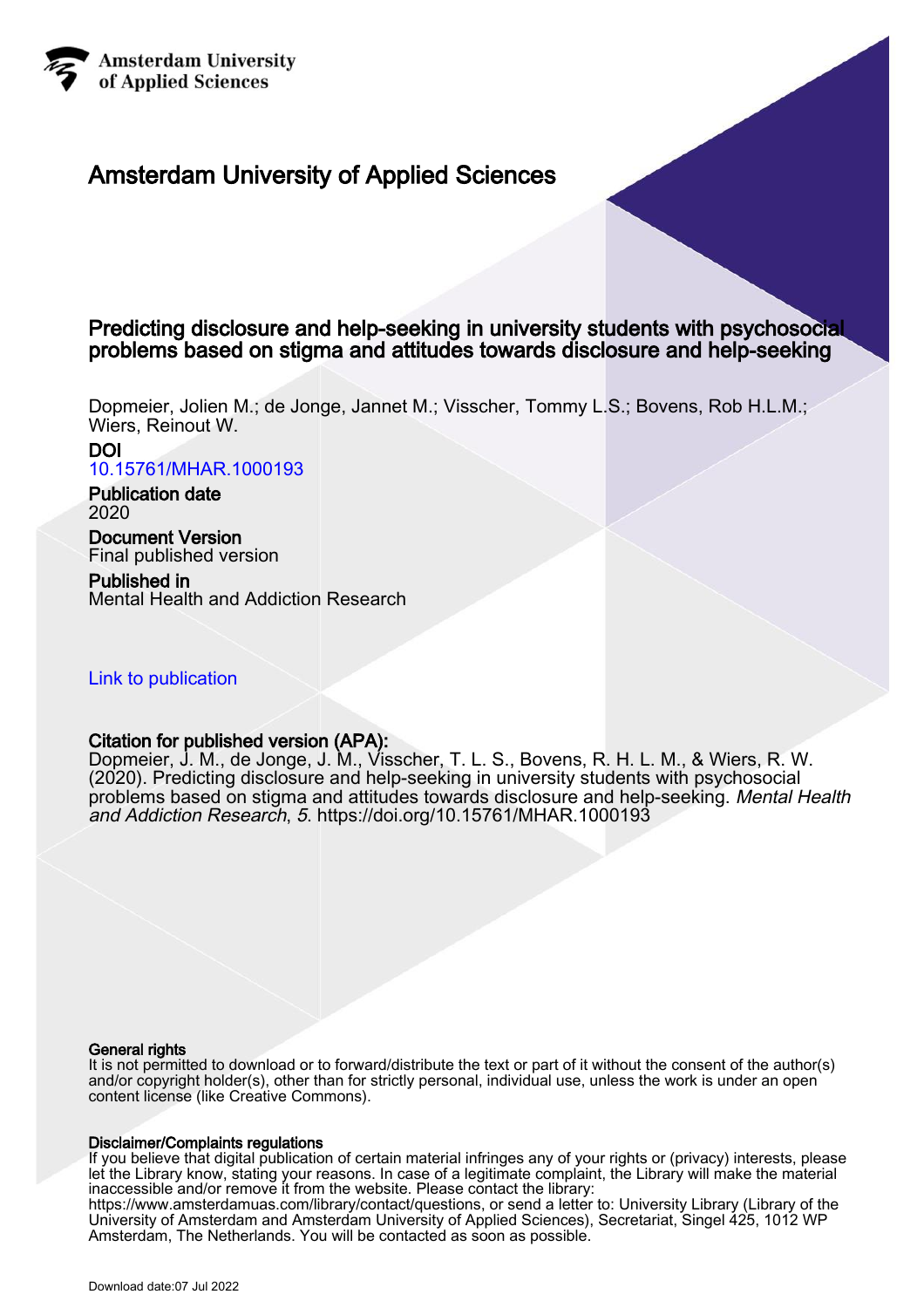## **Research Article**



**ISSN: 2398-5380**

# Predicting disclosure and help-seeking in university students with psychosocial problems based on stigma and attitudes towards disclosure and help-seeking

**Jolien M Dopmeijer1,5\*, Jannet M de Jonge2 , Tommy LS Visscher3 , Rob HLM Bovens4 and Reinout W Wiers5**

1 Department of Health and Wellbeing, Windesheim University of Applied Sciences, Zwolle, the Netherlands

2 ACHIEVE, Centre of Applied Research, Faculty of Health, Amsterdam University of Applied Sciences, Amsterdam, the Netherlands

3 Department of Health and Wellbeing, Research Centre for Healthy Society, Windesheim University of Applied Sciences, Zwolle, the Netherlands

4 Tranzo, Scientific Center for Care and Wellbeing, Tilburg University, Tilburg, The Netherlands

5 Addiction Development and Psychopathology (ADAPT-)lab, Department of Psychology, and Centre for Urban Mental Health, University of Amsterdam, Amsterdam, the Netherlands

#### **Abstract**

Despite high prevalence of mental health problems among university students, there's a gap between the need for help and the actual treatment received. This study investigated disclosure on distress and hazardous alcohol use and help-seeking behavior in a sample of 1,791 students of a Dutch university of applied sciences. Students' perceived public and personal stigma, and attitudes towards disclosure and help-seeking were assessed as possible predictors of disclosure and help-seeking behavior. Results of the analysis of variance and logistic regression analysis indicated that perceived public and personal stigma did not predict disclosure and helpseeking behavior, but that attitudes towards disclosure and help-seeking did. Students with both distress and hazardous alcohol use have the least tendency to disclose their problems to family, friends or classmates, but at the same time they do tend to seek help. Disclosure and seeking help for mental health challenges are health promoting competencies that seem to need more attention in university students. Although further research needs to validate these findings, it is recommended to promote disclosure and help-seeking among students by investing in mental health literacy programs, to educate students about mental health issues, raise awareness on available mental health services and their potential benefits.

#### **Introduction**

University students are a vulnerable population with high risks for development of mental health problems and disorders [1]. They are in the midst of young adulthood, which is known to be a critical period in which 75% of mental health problems have their first onset before the age of 24 [2]. Although university may be an exciting period for some students, for others it is a difficult time. For a number of them, pre-existing psychosocial problems may persist or worsen during the course of their studies, while others develop psychosocial problems for the first time [1,3-4]. Severe distress, burnout, loneliness, problematic alcohol use, illicit substance use, anxiety, depression and even suicidal ideation are some of the mental health issues that have been documented as highly prevalent in university students over the past years [1, 4-12]. There is evidence that these mental health issues can have a serious impact on academic performance and may subsequently lead to academic delay and dropout [3,13].

The high prevalence of distress and mental health disorders among students would be less concerning if these students were receiving appropriate treatment [8]. However, research shows that there is a gap between the need for mental health treatment and actual receipt of treatment, despite the fact that most students have access to mental health services on campus and insurance to cover these services [14]. Without appropriate treatment for mental health problems, students face a range of potentially serious and lasting consequences, including dropping out, difficulties with relationships and future mental illness

[2,14-15]. Students with mental health problems appear to experience barriers for the use of mental health services which affect their helpseeking behavior [16]. Although students' problems may pass, when they don't, many students suffer in silence, don't seek help and go unnoticed, or seek help in a later stage when their problems already have become more severe. This makes it difficult to offer assistance, while by increasing helping-seeking behaviors, student mental health and subsequently their academic performance, could be considerably improved. This makes it important to better understand what the barriers are that students experience regarding help-seeking for mental problems.

Help-seeking behavior is shaped by intention, which, in turn, is influenced by attitudes [17]. There are several frameworks with explaining theories on help-seeking behavior for mental health. One of them is the Health Belief Model, which emphasizes the individual approach to explain perceived need and help-seeking [18]. The model is based on the theory that one's willingness to change health behaviors

**Received:** May 29, 2020; **Accepted:** June 16, 2020; **Published:** June 19, 2020

*<sup>\*</sup>Correspondence to:* Jolien M Dopmeijer, Department of Health and Wellbeing, Windesheim University of Applied Sciences, Zwolle, Netherlands, E-mail: jm.dopmeijer@windesheim.nl

*Key words: disclosure, help-seeking behavior, mental health, stigma, university students*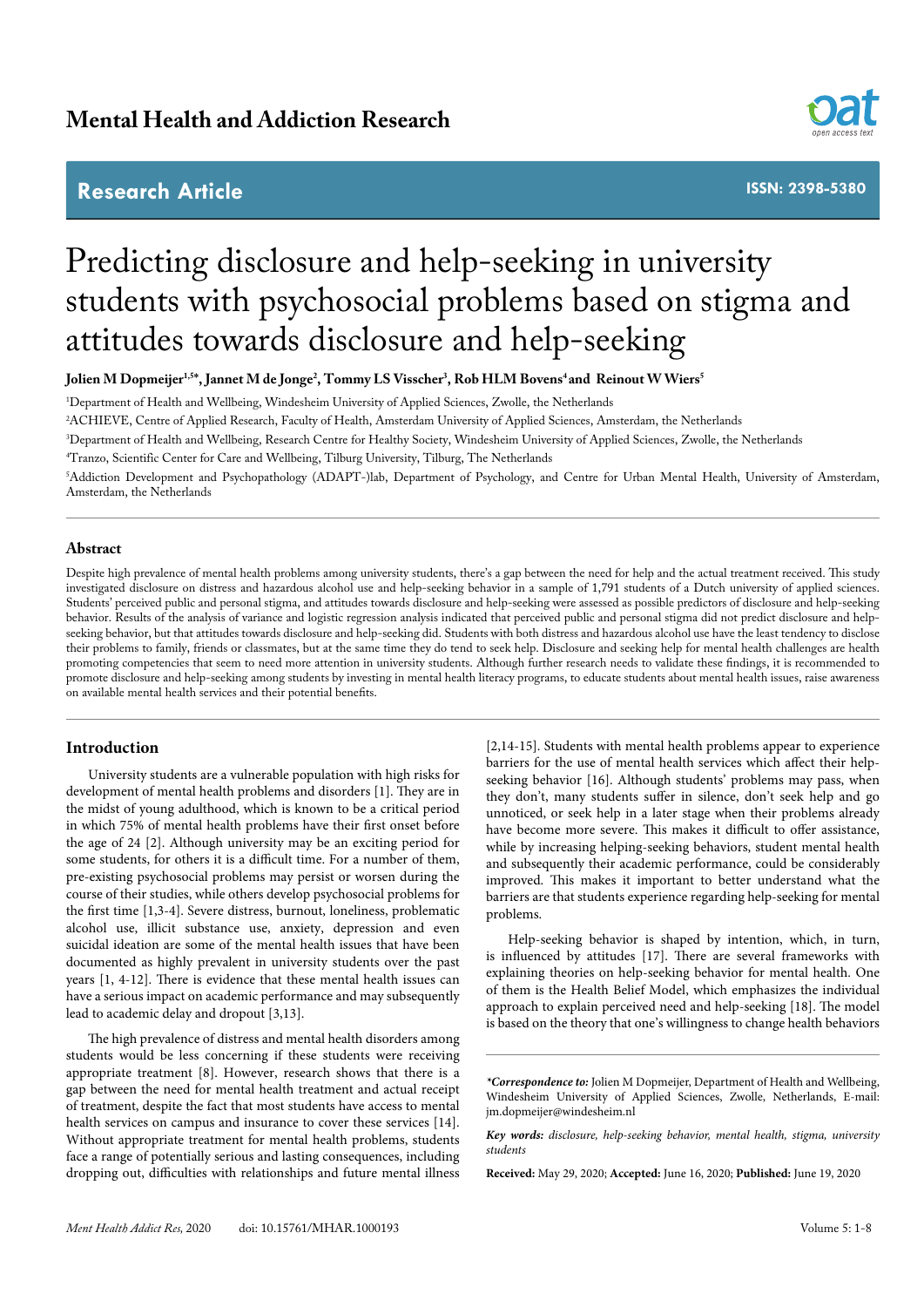and seek help, is primarily due to 1) perceived susceptibility: the belief that one's behavior concerns a risk; 2) perceived severity: the extent to which one considers the consequences of their behavior to be serious enough to avoid these consequences; 3) perceived benefits: the belief that changing behaviors will improve one's problem; and 4) perceived barriers, like social difficulties or stigma [18]. Consistent with the Health Belief Model, many studies have focused on individuals' attitudes and beliefs about mental illness and treatment to understand the individual students' decision to (not) seek help for his or her mental health problems. These studies conclude that negative attitudes and beliefs are significant barriers to help-seeking, in which two forms of stigma are distinguished: *perceived public stigma* (negative attitudes toward oneself) and *personal stigma* (own negative attitudes to help-seeking) [19]. *Perceived public stigma* refers to an individual's perception of public stigma: negative stereotypes and prejudice about mental illness (such as: 'people with mental illness are weak') [20]. Students' own view of people who use mental health treatment, which may differ from how students would view themselves in the same situation (i.e., self-stigma), is referred to as *personal stigma* [19].

Help-seeking facilitating factors which encourage someone to seek help for their distressing problems include being willing to self-disclose personally distressing information to others [21]. Students' intentions to seek help are likely related to the fear of disclosing personal information to others and not fitting in anymore. Having a sense of commitment and fitting in with their peer group is very important to young adults in their developmental stage [22,23]. Therefore, students with mental health problems are confronted with the dilemma of disclosure. On the one hand, disclosure might lead to stigmatization with a negative impact for conformity, but on the other hand disclosure may lead to social support provision [24]. Corrigan, *et al.* state that the desire for disclosure is directly associated with identity, i.e., whether students view themselves as people with mental health issues. Corrigan, *et al.* also state that experiencing barriers to disclose mental health problems are a result of shame of one's issues. Additionally [6], suggest disclosure may be a key factor in decreasing stigma: the less people endorse stereotypes about mental health issues, the more likely one will disclose. Women endorse stigma less than men and it is expected that women are more likely to disclose than men [6].

The aforementioned studies show that students seem to come across barriers in disclosing mental health issues and seeking help. Stigma and attitudes towards disclosure and help-seeking behavior are seen as a key-factors that contribute to decisions concerning disclosure and help-seeking or not. It is likely that perceived public and personal stigma also form barriers for disclosure and help seeking in students. Therefore, it is important to determine if students indeed experience stigma as a barrier for disclosure and help seeking, what their attitude towards disclosure and help seeking is, and to what extent they actually disclose and seek help. The main aim of the present study was to determine if stigma and attitudes towards disclosure and help-seeking behavior predicted actual disclosure and help seeking among students.

#### **Methods**

#### **Procedure and participants**

Cross-sectional data were used from the 6<sup>th</sup> wave of the Study Environment, Health and Study Success online survey, carried out between December 2018 and February 2019 in a large university of applied sciences in the Netherlands. All fulltime students were invited by email (n=1,791). They were informed upfront about the objective and procedure of the study and participated voluntarily and

anonymously. The consent of the participants was obtained by virtue of survey completion.

#### **Measures**

**Outcomes:** Our dependent variables of main interest were binary. We assessed actual informal *disclosure* (within one's own social contacts and networks) with a single item: 'Did you disclose your mental health problems to family, friends and/or classmates?' (no=0; yes=1). We also included a single item on actual *help seeking* from professional sources: 'Did you seek help with a mental health professional or a student counselor within or outside the university?' (no=0; yes=1). Note that disclosure and help-seeking outcomes were only assessed among students who indicated that they suffered from psychosocial problems on a separate question in the survey, apart from the screeners for distress and alcohol use (n=708), because the precondition for disclosure of mental health problems and help-seeking behavior is that one is aware of and suffers from such problems.

**Psychosocial problems:** *Distress* (symptoms of anxiety and depression) was assessed with the Dutch version of the Kessler-6 psychological distress scale, which is the brief 6 item version of the Kessler-10 scale, consisting of ten items [25]. The questions assessed how frequently one experienced the following six symptoms: felt nervous, hopeless, restless or fidgety, worthless, depressed and felt that everything was an effort. Responses ranged on a 5-point Likert scale from 1 (almost never) to 5 (almost always) and were summed to yield a K6 score between 1 and 30, with higher scores indicating higher distress and a greater tendency towards mental illness, i.e., anxiety or depression. *Alcohol use* was assessed with the Dutch version of the Alcohol Use Disorders Identification Test-Consumption (AUDIT-C) [26], which is the brief three item version of the Alcohol Use Disorders Identification Test (AUDIT). The questions assessed frequency of drinking, typical number of drinks consumed on a drinking day, and frequency of binge drinking. Responses to each item were scored from 0 to 4 and were summed to yield a score between 0 and 12, with higher scores indicating hazardous drinking. The AUDIT-C appeared valid to identifying hazardous drinking students, e.g. at-risk students in our previous study [12]. Being at risk for hazardous alcohol use in the present study was determined based on this previous study, in which we suggested specific cut-offs of 7 for female students and 8 for male students.

#### **Demographics**

**Age and gender**: These were obtained from data of the Student Administration of the university. *Age* was expressed in years, and *gender* was coded dichotomously (1=*male*, 2=*female*).

Predictors: Our predictors were divided into two categories: *attitudes* (attitudes towards disclosure and attitudes towards helpseeking behavior) and *stigma* (Perceived public stigma and personal stigma). *Attitudes towards disclosure* was assessed with the Mental Illness Disclosure Scale [24]. This is a 12 item scale measuring the intention to disclose mental health problems on a 7 point Likert Scale (0=totally disagree to 6=totally agree). Higher average scale scores indicated greater intentions to disclose mental health problems.

**Attitude towards help-seeking behavior:** It was assessed with the Inventory of Attitudes Toward Seeking Mental Health Services (IASMHS), a 24 item scale consisting of 3 subscales: *psychological openness* (the degree to which one is open to acknowledging the presence of a psychological problem and to seek professional care for such a problem), *help-seeking propensity* (one's intention and perceived ability to seek help for psychological problems) and *indifference to*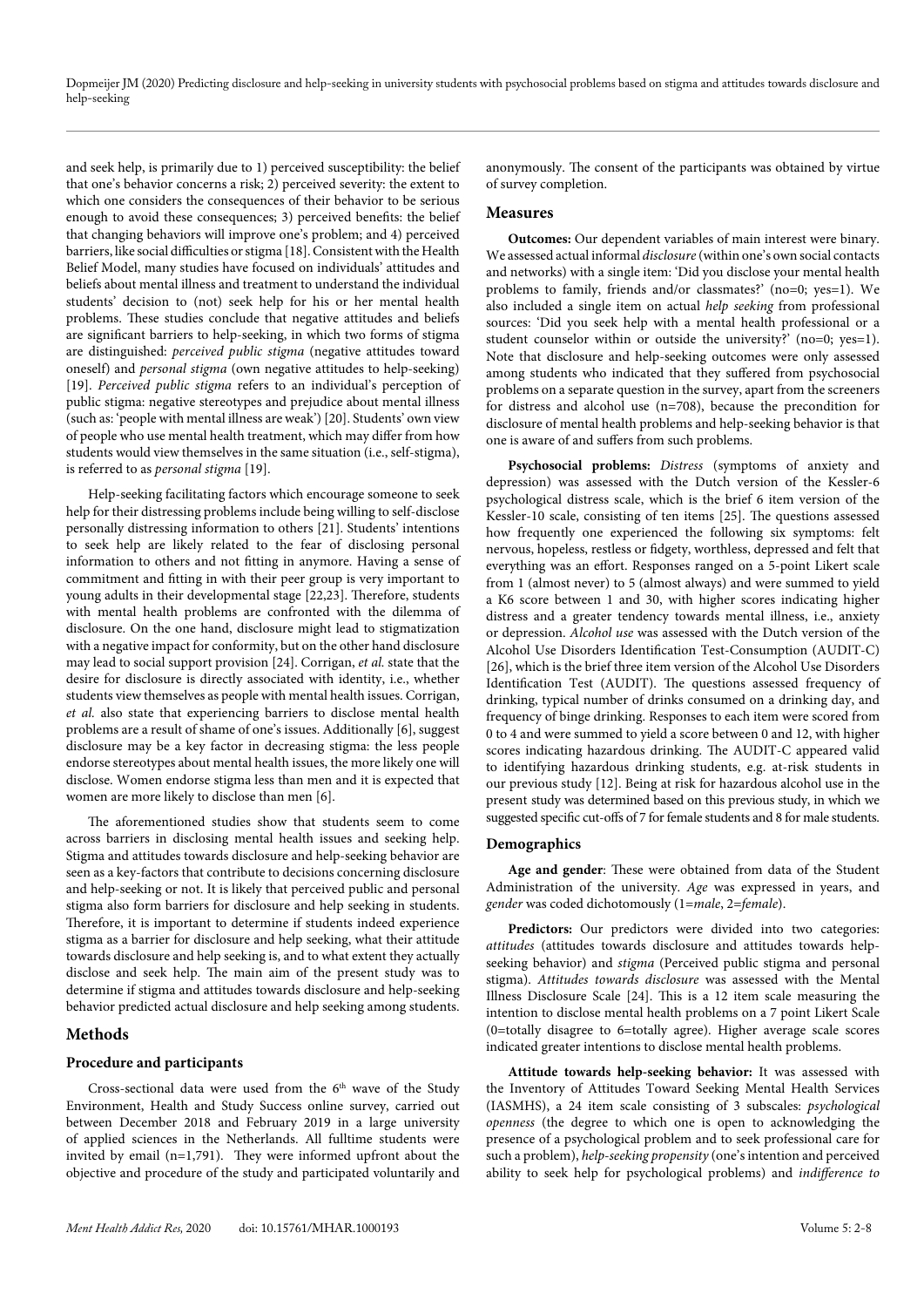*stigma* (how concerned one would feel were significant others to discover that they were receiving psychological care) [27]. Each scale included 8 questions and answers were measured on a 5 point Likert Scale (0=totally disagree to 4=totally agree), giving a range of each subscale from 0-32. The total IASMHS gives a range from 0-96, with higher scores indicating greater intention to seek help.

#### **Perceived public stigma**

It was assessed using an adaptation of the Discrimination-Devaluation (D-D) Scale developed by Link, after the example of [28]. In the D-D scale the extent to which one agrees on 12 items on public stigma that begin with "Most people believe…" or "Most people think…" or "Most people would.." was measured on a 5 point Likert scale: *totally agree* (=0) to *totally disagree* (=4) [29,30]. The original D-D scale refers to 'mental patient' or a 'former mental patient' or 'a person who has been hospitalized for mental illness'. Because we wanted to assess perceived public stigma regarding a broader concept of mental health treatment than only institutional treatment for severe mental illness, we adapted the wording to 'a person who has received mental health treatment', after the example of Eisenberg and colleagues. Average scale scores were computed, with higher scores indicating higher perceived public stigma.

*Personal stigma*, students' own stigmatizing attitudes about mental health treatment, was also assessed after the example of [28]. Three items of the D-D scale were adapted replacing 'most people' by 'I'. These three items referred to a negative attitude (…'would think less of someone…'), an accepting behavior (…'would accept as a close friend…'), and an accepting attitude (…'think someone is just as trustworthy…'). These three items were measured on a 5 point Likert scale ranging from *totally agree* (=0) to *totally disagree* (=4). The average scale score was computed, with higher scores indicating higher personal stigma.

#### **Statistical analysis**

Sociodemographic characteristics and descriptive values for all variables were calculated using IBM SPSS Statistics, version 25 [31]. Normality tests were performed and revealed a normal distribution of the data. Intercorrelations were calculated for all predictors to detect multicollinearity, which occurs when variables are over correlated. This could cause problems in validation, interpretation, and analysis of the model. In the present study, all correlations were below .40, indicating that our predictors were not strongly correlated, and collinearity should not be an issue [32,33]. Furthermore, we tested for unadjusted differences in mean levels for attitudes towards disclosure and help-seeking behavior, and public and personal stigma across subgroups using t-tests. Additionally, multivariate analysis of variance (MANOVA) was used to test the significance of differences between the levels of these attitudes and stigma of four subgroups with or without one or more symptoms of distress and alcohol use. In case of significant effect(s), the MANOVA was followed up by discriminant analysis to determine the relative contribution of the different variables to the multivariate effect (which is the correct follow-up, instead of the often used ANOVA follow-up, see [34]. Finally, since our outcomes are binary, a logistic regression was conducted with the dependent variables disclosure and help-seeking behavior. The predictors used in each of these logistic regressions were attitude towards disclosure, attitude towards help-seeking behavior, and perceived public stigma and personal stigma. As disclosure and help-seeking are related to experienced mental health problems, we controlled for the most common mental health problems, i.e., distress and hazardous alcohol use, as well as for age and gender.

### **Results**

Sample characteristics are shown in Table 1. The sample had a mean age of 21.5 years old (SD=3.8) and almost 60% was female. More than half of the students in our sample experienced psychological distress (56.3%), i.e., symptoms of anxiety and depression, and 20.9% of our sample were at risk for hazardous alcohol use. Problems were disclosed by 32.8% of the students. Half of the students with distress and/or hazardous alcohol use sought help for their problems (49%) and the other half did not (51%).

Before conducting analyses of variance and logistic regression analyses, descriptive statistics and intercorrelations were calculated for all predictors. Table 2 summarizes means, standard deviations and intercorrelations of measures of perceived public and personal stigma, and attitudes towards disclosure and help seeking. Furthermore, Table 2 shows medium to low levels of both perceived public stigma (*M*=1.8, *SD*=0.3) and personal stigma (*M*=1.6, *SD*=0.4). This indicates that although students hold slightly more perceptions of collectively held prejudices regarding people with mental health issues than that they hold prejudices themselves. Overall they experience little stigma. Additionally, a low to moderate mean score was also found on both the attitude towards disclosure scale (*M*=2.8, *SD*=1.1) and the attitude towards help seeking behavior scale (*M*=1.8, *SD*=0.3). This suggests reluctance among students to disclose mental health problems to their family, friends or classmates, and not a favorable attitude to seek help among professionals within or outside of university.

As shown in Table 3, there were significant differences regarding *attitude towards disclosure* in scores for students with distress (*M*=2.66, *SD*=1.13) and students without distress (*M*=3.03, *SD*=1.02);  $t(1789)=7.131$ ,  $p < 0.001$ , which suggests that students with distress tend to disclose less than students without distress. Regarding *attitude towards help-seeking behavior* significant differences were found in the scores for men (*M*=1.86, *SD*=0.31) and women (*M*=1.80, *SD*=0.28);

**Table 1.** Sample characteristics (N=1,791)

|                                             | % Participants |
|---------------------------------------------|----------------|
| Variable                                    | $(N=1,791)$    |
| Gender                                      |                |
| Male                                        | 41.3           |
| Female                                      | 58.7           |
| Age (mean, SD)                              | 21.5(3.8)      |
| <b>Living situation</b>                     |                |
| Living independently                        | 27             |
| Living with parents                         | 73             |
| Year of study                               |                |
| 1 <sub>st</sub>                             | 29.8           |
| 2nd                                         | 20.3           |
| 2rd                                         | 22.3           |
| 4 <sup>th</sup>                             | 18             |
| 5 <sup>th</sup> or higher                   | 9.6            |
| Psychological distress (K6)                 |                |
| No                                          | 43.7           |
| Yes                                         | 56.3           |
| Hazardous alcohol use (AUDIT-C)             |                |
| Not at risk                                 | 78.1           |
| At risk                                     | 20.9           |
| Distress and hazardous alcohol use combined |                |
| No distress, no alcohol risk                | 33.3           |
| Distress, no alcohol risk                   | 44.8           |
| No distress, alcohol risk                   | 10.4           |
| Distress and alcohol risk                   | 11.5           |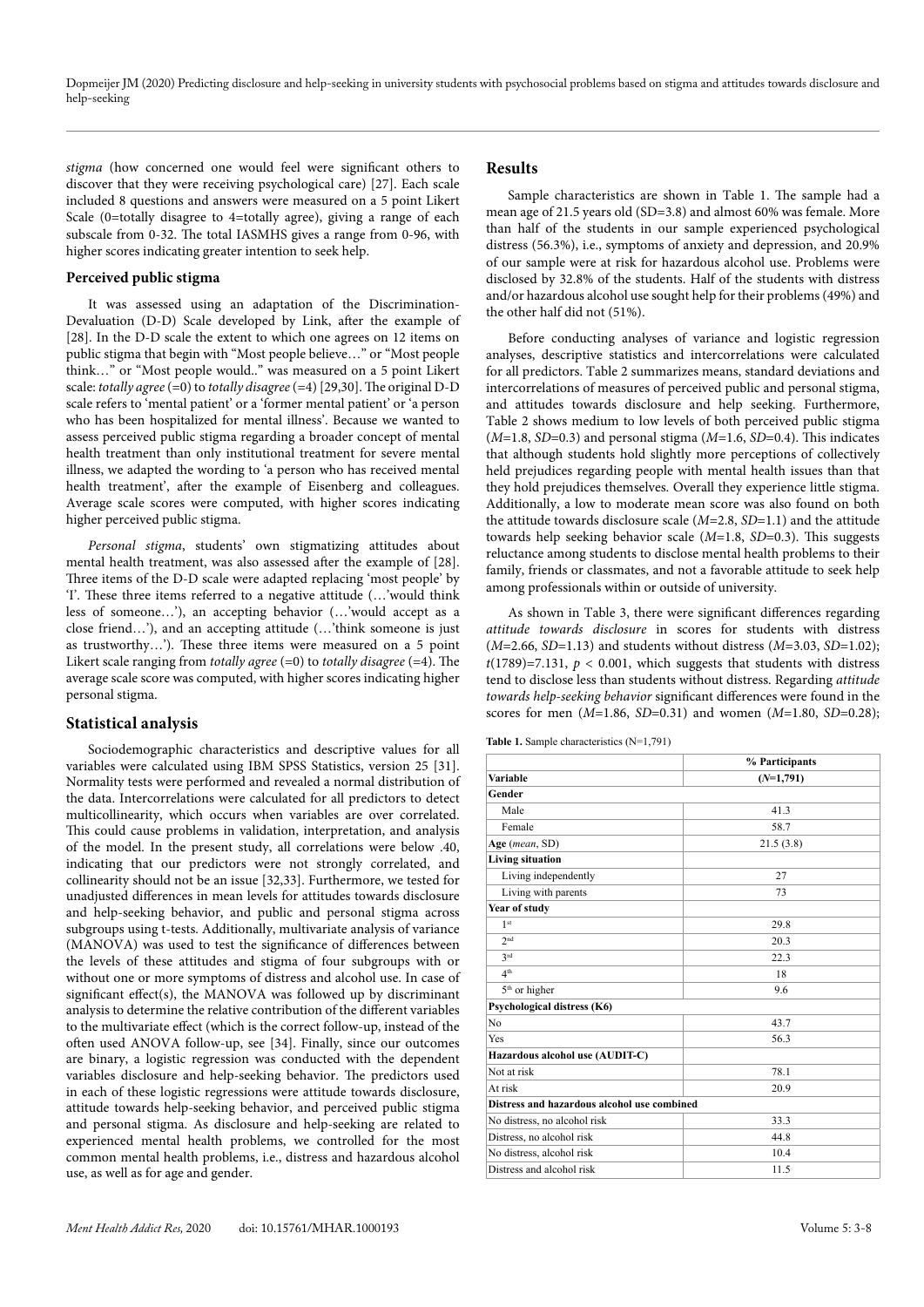|  | Table 2. Means (M), Standard Deviations (SD), and Intercorrelations of Perceived Public Stigma, Personal Stigma, Attitude towards Disclosure and Help-Seeking Behavior (N=1,791) |
|--|----------------------------------------------------------------------------------------------------------------------------------------------------------------------------------|
|--|----------------------------------------------------------------------------------------------------------------------------------------------------------------------------------|

|                                   |     | SD  |  |         |        |
|-----------------------------------|-----|-----|--|---------|--------|
| 1. Perceived Public Stigma        | 1.0 | 0.3 |  | 0.04    | 0.02   |
| 2. Personal Stigma                | 0   | 0.4 |  | $-0.04$ | 0.07   |
| 3. Attitude Disclosure            | 2.8 |     |  |         | $-0.4$ |
| 4. Attitude Help-Seeking Behavior | 1.0 | 0.3 |  |         |        |

**Table 3.** Results of the Independent Samples t-Test (N=1,791)

|                               | Gender (Mean, SD) |                      |                          | <b>Distress</b> (Mean, SD)    | <b>Alcohol risk</b> (Mean, SD) |                           |
|-------------------------------|-------------------|----------------------|--------------------------|-------------------------------|--------------------------------|---------------------------|
| <b>Variable</b> (scale range) | Male<br>$(n=740)$ | Female<br>$(n=1051)$ | No distress<br>$(n=783)$ | <b>Distress</b><br>$(n=1008)$ | No alcohol risk<br>$(n=1398)$  | Alcohol risk<br>$(n=393)$ |
| Attitude disclosure (0-4)     | 2.85(1.07)        | 2.80(1.12)           | $3.03(1.02)*$            | $2.66(1.13)*$                 | 2.83(1.08)                     | 2.77(1.16)                |
| Attitude help-seeking (0-6)   | $1.86(0.31)*$     | $1.80(0.28)$ *       | $1.79(0.28)$ *           | $1.86(0.31)$ *                | $1.82(0.29)$ *                 | $1.86(0.33)*$             |
| Perceived public stigma (0-4) | 1.83(0.35)        | 1.81(0.33)           | 1.82(0.33)               | 1.81 (0.35)                   | $1.83(0.33)*$                  | $1.78(0.37)$ *            |
| Personal stigma (0-4)         | $1.66(0.44)$ *    | $1.62(0.41)$ *       | 1.65(0.42)               | 1.63(0.43)                    | 1.64 (0.42)                    | 1.63(0.44)                |

 $t(1789)=4.322$ ,  $p < 0.001$ , *and* in scores for students with distress (*M*=1.86, *SD*=0.31) and without distress (*M*=1.79, *SD*=0.28); *t*(1789)= -4.821, *p <* 0.001 *and finally*, in scores for students with an alcohol risk (*M*=1.86, *SD*=0.33) and without an alcohol risk (*M*=1.82, *SD*=0.29);  $t(1789)$ = -2.455,  $p < 0.05$ . These findings indicate that male students, students with distress and students at risk for hazardous alcohol use have a more positive attitude toward help-seeking. Furthermore, the *perceived public stigma* of students with an alcohol risk (*M*=1.78, *SD*=0.37) and without an alcohol risk (*M*=1.83, *SD*=0.33) were found to be significantly different;  $t(1789)=2.987$ ,  $p < 0.05$ , indicating that students at risk for hazardous alcohol use experience more public stigma regarding mental health problems than students who are not at risk for hazardous alcohol use. Finally, there were significant differences regarding *personal stigma* in men (*M*=1.66, *SD*=0.44) and women (*M*=1.62, *SD*=0.41); *t*(1789)=2.047, *p <* 0.05. This result suggests that male students experience greater personal stigma than women.

Additionally, a multivariate analysis of variance (MANOVA) was performed to investigate effects of symptoms of distress and hazardous alcohol use on attitudes towards disclosure and help-seeking behavior, and perceived public and personal stigma. A significant main effect was found for distress (Wilks'  $\Lambda$ =.968,  $F_{4, 1786}$ =14.615,  $p < 0.01$ ,  $\eta^2$ = 0.03), and for hazardous alcohol use (Wilks<sup>'</sup>  $\Lambda$ =.991,  $F_{4,1786}$ =4.120,  $p < 0.01$ ,  $\eta^2$ =0.08). In addition, significant interactions between distress and hazardous alcohol use were found (Wilks'  $\Lambda$ =.953,  $F_{4, 1786}$ =7.204,  $p$  < 0.01,  $\eta^2$  = 0.02). With the interaction effect being significant, the means and standard deviations of the subgroups are presented in Table 4.

In order to determine the relative contribution of the variables to the multivariate effects described above, we performed a series of discriminant analyses [34]. For the first multivariate effect (distress) the most strongly contributing variables were attitude towards disclosure and attitude towards help-seeking behavior. The relative contributions to the multivariate difference between low and high distress were (in descending order, with structure coefficients in parentheses): attitude towards disclosure (0.93), attitude towards help-seeking behavior (-0.63), perceived public stigma (0.15) and personal stigma (0.11). These results indicate that students with high distress have the least tendency to disclose their problems to family, friends or classmates, but at the same time they show the most positive attitude towards seeking help with mental health care professionals.

For the second multivariate effect (hazardous alcohol use) the most strongly contributing variables were perceived public stigma, attitude towards help-seeking behavior and attitude towards disclosure. The relative contributions to the multivariate difference between nonhazardous and hazardous alcohol use were: perceived public stigma (0.77), attitude towards help-seeking behavior (-0.63), attitude towards disclosure (0.28) and personal stigma (0.15). These results indicate that students with hazardous alcohol use tend to disclose, but have little tendency to seek help.

In the discriminant function of the interaction (including the four groups in Table 4), the first function explained 82.5% of the variance, followed by a second function that explained 16.1% of the variance. The most strongly contributing variables in the first function were attitude towards disclosure (0.93) and attitude towards help-seeking behavior (-0.63). In the second function perceived public stigma was the most important contributing factor (-0.73). These interaction results indicate that students with high distress and hazardous alcohol use have the least tendency to disclose their problems to family, friends or classmates, but at the same time they show the most positive attitude towards seeking help with mental health care professionals and the least perceived public stigma.

#### **Predictive analyses using logistic regression**

The last step involved using stepwise logistic regression analysis to determine predictors of actual disclosure and help-seeking behavior. Details results of the stepwise binary logistic regression analyses are shown in Table 5.

#### **Predicting disclosure**

Attitudes toward disclosure and attitudes toward help-seeking behavior significantly predicted disclosure. The value of the odds of attitude towards disclosure indicates that as one's tendency to disclose increases, the odds of actual disclosure increases by a factor of 1.766. The student's attitude towards help-seeking behavior also contributes to the prediction of disclosure; as a students' tendency to seek help decreases, the odds of disclosure of mental health problems decreases by a factor of .417. The logistic regression model for disclosure did not improve by adding age and gender, distress and alcohol risk, and perceived public stigma and personal stigma.

#### **Predicting help-seeking behavior**

Age and attitude towards disclosure significantly predicted help seeking. Likelihood to seeking help increased by a factor of 1.076 per year of age. Further, the value of the odds of attitude towards disclosure indicates that, as one's tendency to disclose increases, the odds of actual help seeking increases by a factor of 1.466. Gender, distress and alcohol risk, perceived public stigma, and perceived public stigma and personal stigma, did not predict help seeking significantly.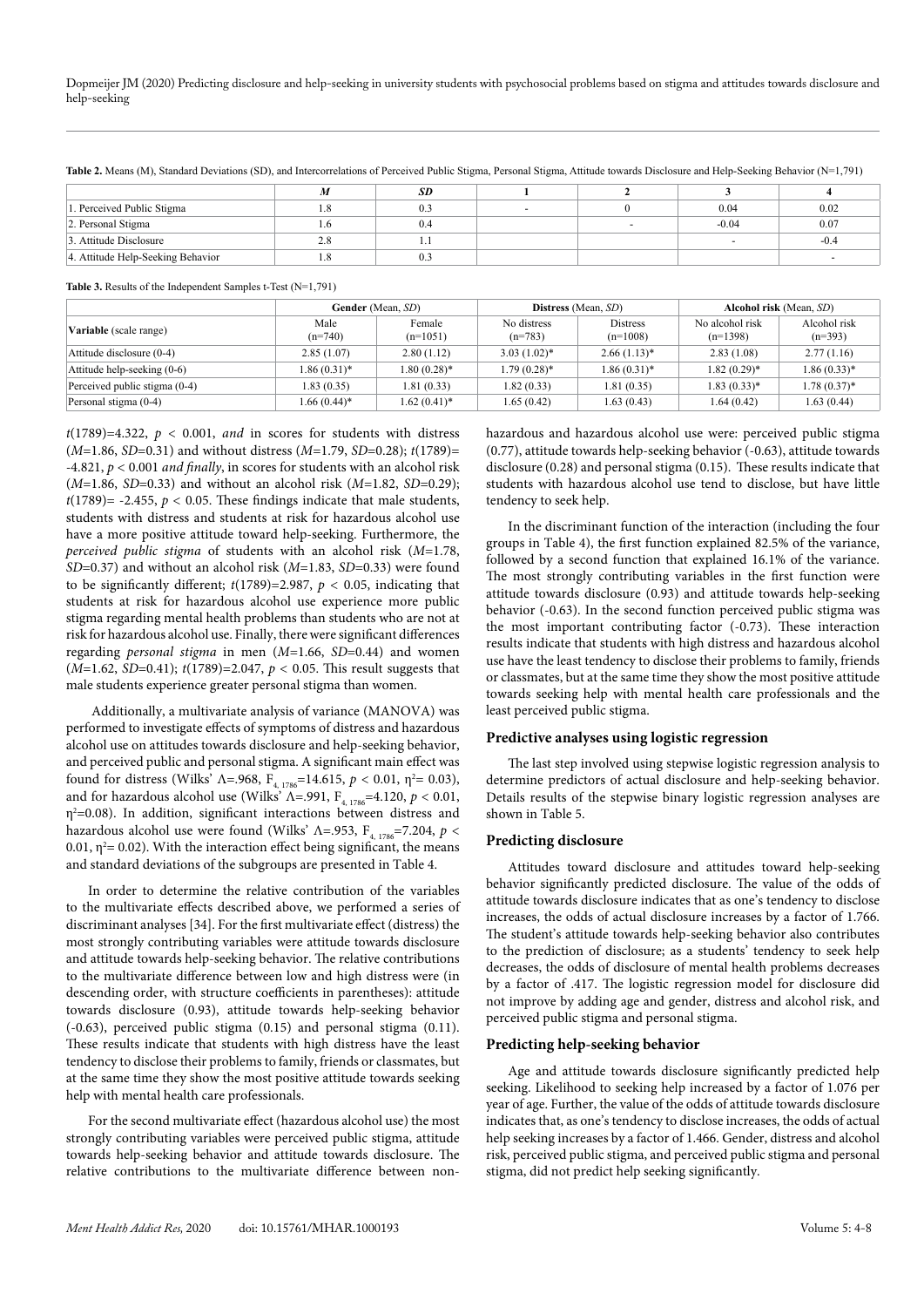#### **Table 4.** Results of the MANOVA analysis (N=1,791)

|                                |                                              |                                           | Subgroup                                  |                                           |                      |
|--------------------------------|----------------------------------------------|-------------------------------------------|-------------------------------------------|-------------------------------------------|----------------------|
|                                | No distress,<br>no alcohol risk<br>$(N=596)$ | Distress.<br>no alcohol risk<br>$(N=802)$ | No distress,<br>alcohol risk<br>$(N=187)$ | Distress and<br>alcohol risk<br>$(N=206)$ | Total<br>$(N=1,791)$ |
| <b>Predictor</b> (scale range) | Mean $(SD)$                                  | Mean $(SD)$                               | Mean $(SD)$                               | Mean $(SD)$                               | Mean $(SD)$          |
| Attitude disclosure (0-4)      | 3.00(0.28)                                   | 2.71(1.11)                                | 3.13(1.04)                                | 2.44(1.18)                                | 2.82(1.10)           |
| Attitude help-seeking (0-6)    | 1.78 (0.28)                                  | 1.84(0.29)                                | 1.81(0.29)                                | 1.90(0.36)                                | 1.83(0.30)           |
| Perceived public stigma (0-4)  | 1.84 (0.32)                                  | 1.82(0.34)                                | 1.78(0.36)                                | 1.77 (0.39)                               | 1.82(0.34)           |
| Personal stigma (0-4)          | 1.66(0.42)                                   | 1.63(0.42)                                | 1.63(0.40)                                | 1.62(0.47)                                | 1.64(0.43)           |

**Table 5.** Logistic regression analyses for disclosure and help-seeking behavior (N=708)

| <b>Disclosure</b>                                                                                                                                                                                                                                                                                                               |                                                                           |                          |               |                          |            |
|---------------------------------------------------------------------------------------------------------------------------------------------------------------------------------------------------------------------------------------------------------------------------------------------------------------------------------|---------------------------------------------------------------------------|--------------------------|---------------|--------------------------|------------|
| Variable                                                                                                                                                                                                                                                                                                                        | B                                                                         | <b>Standard</b><br>Error | Odds<br>Ratio | 95% CI                   | $p$ -value |
| Constant                                                                                                                                                                                                                                                                                                                        | .780                                                                      | 1.448                    | 2.182         | ÷,                       | .590       |
| <b>Demographics</b>                                                                                                                                                                                                                                                                                                             |                                                                           |                          |               |                          |            |
| Age                                                                                                                                                                                                                                                                                                                             | .069                                                                      | .038                     | 1.071         | $[.995 - 1.153]$         | .067       |
| Gender                                                                                                                                                                                                                                                                                                                          | .364                                                                      | .222                     | 1.438         | $[.930 - 2.225]$         | .102       |
| <b>Psychosocial problems</b>                                                                                                                                                                                                                                                                                                    |                                                                           |                          |               |                          |            |
| <b>Distress</b>                                                                                                                                                                                                                                                                                                                 | $-244$                                                                    | .370                     | .783          | $[.379-1.618]$           | .510       |
| Alcohol risk                                                                                                                                                                                                                                                                                                                    | $-.255$                                                                   | .247                     | .775          | $[.478 - 1.257]$         | .301       |
| Attitude                                                                                                                                                                                                                                                                                                                        |                                                                           |                          |               |                          |            |
| Attitude disclosure                                                                                                                                                                                                                                                                                                             | .569                                                                      | .109                     | 1.766         | $[1.426 - 2.186]$        | $< 0.01*$  |
| Attitude help-seeking                                                                                                                                                                                                                                                                                                           | $-876$                                                                    | .382                     | .417          | $[.197 - .881]$          | $.022*$    |
| <b>Stigma</b>                                                                                                                                                                                                                                                                                                                   |                                                                           |                          |               |                          |            |
| Perceived public stigma                                                                                                                                                                                                                                                                                                         | $-065$                                                                    | .316                     | .937          | $[.505 - 1.740]$         | .837       |
|                                                                                                                                                                                                                                                                                                                                 |                                                                           |                          |               |                          |            |
|                                                                                                                                                                                                                                                                                                                                 | $-344$                                                                    | .257                     | .709          | $[.428 - 1.173]$         | .181       |
|                                                                                                                                                                                                                                                                                                                                 | Hosmer & Lemeshow Goodness-of-fit Test: $X^2=7.02$ , $df = 8$ , $p = .53$ |                          |               |                          |            |
|                                                                                                                                                                                                                                                                                                                                 | $\bf{B}$                                                                  | <b>Standard</b><br>Error | Odds<br>Ratio | 95% CI                   | $p$ -value |
|                                                                                                                                                                                                                                                                                                                                 | $-2.304$                                                                  | 1.028                    | .100          | $\overline{\phantom{a}}$ | .025       |
|                                                                                                                                                                                                                                                                                                                                 |                                                                           |                          |               |                          |            |
|                                                                                                                                                                                                                                                                                                                                 | .073                                                                      | .024                     | 1.076         | $[1.026 - 1.127]$        | $.002*$    |
|                                                                                                                                                                                                                                                                                                                                 | .208                                                                      | .172                     | 1.231         | $[.879-1.723]$           | .229       |
|                                                                                                                                                                                                                                                                                                                                 |                                                                           |                          |               |                          |            |
|                                                                                                                                                                                                                                                                                                                                 | .293                                                                      | .243                     | 1.341         | $[.832 - 2.160]$         | .254       |
|                                                                                                                                                                                                                                                                                                                                 | $-021$                                                                    | .196                     | .979          | $[.667 - 1.438]$         | .915       |
|                                                                                                                                                                                                                                                                                                                                 |                                                                           |                          |               |                          |            |
|                                                                                                                                                                                                                                                                                                                                 | .383                                                                      | .077                     | 1.466         | $[1.260 - 1.705]$        | $< 0.01*$  |
|                                                                                                                                                                                                                                                                                                                                 | $-.206$                                                                   | .286                     | .814          | $[.464 - 1.426]$         | .471       |
|                                                                                                                                                                                                                                                                                                                                 |                                                                           |                          |               |                          |            |
| Personal stigma<br>Model Likelihood Nagelkerke $R^2 = .168$<br><b>Help-seeking behavior</b><br>Variable<br>Constant<br><b>Demographics</b><br>Age<br>Gender<br><b>Psychosocial problems</b><br>Distress<br>Alcohol risk<br>Attitude<br>Attitude disclosure<br>Attitude help-seeking<br><b>Stigma</b><br>Perceived public stigma | $-.267$                                                                   | .240                     | .766          | $[.478 - 1.226]$         | .266       |

## **Discussion**

The present study investigated predictors of disclosure and helpseeking behavior among students, and the main aim was to determine whether stigma and students' attitudes towards disclosure and helpseeking behavior, controlled for distress and hazardous alcohol use, predicted actual disclosure and help seeking. Our study showed five main findings: (a) as expected, participants in our study were a distressed group with over 56% reporting high levels of distress and over 20% reporting hazardous alcohol use; (b) overall, students experienced little stigma, and both perceived public and personal stigma did not significantly predict disclosure and help seeking; (c) although students showed a rather unfavorable attitude towards disclosure and help-seeking, and only a few actually disclosed or sought

help, interestingly, students who reported mental health problems (i.e., both distress and hazardous alcohol use) showed the *least* favorable attitude to disclosure, but at the same time showed the *most* positive attitude toward help-seeking; (d) disclosure was significantly predicted by both attitude towards disclosure and attitude towards help-seeking behavior, indicating that a student is more likely to disclose when one has a favorable attitude to disclosure, and is less likely to disclose when the attitude toward help-seeking is low; and, (e) help-seeking was significantly predicted by a students' age and attitude towards disclosure: older students with higher intentions to disclose seek more help than other students.

The combination of high levels of distress and hazardous alcohol use in students in our study with low levels of disclosure and help-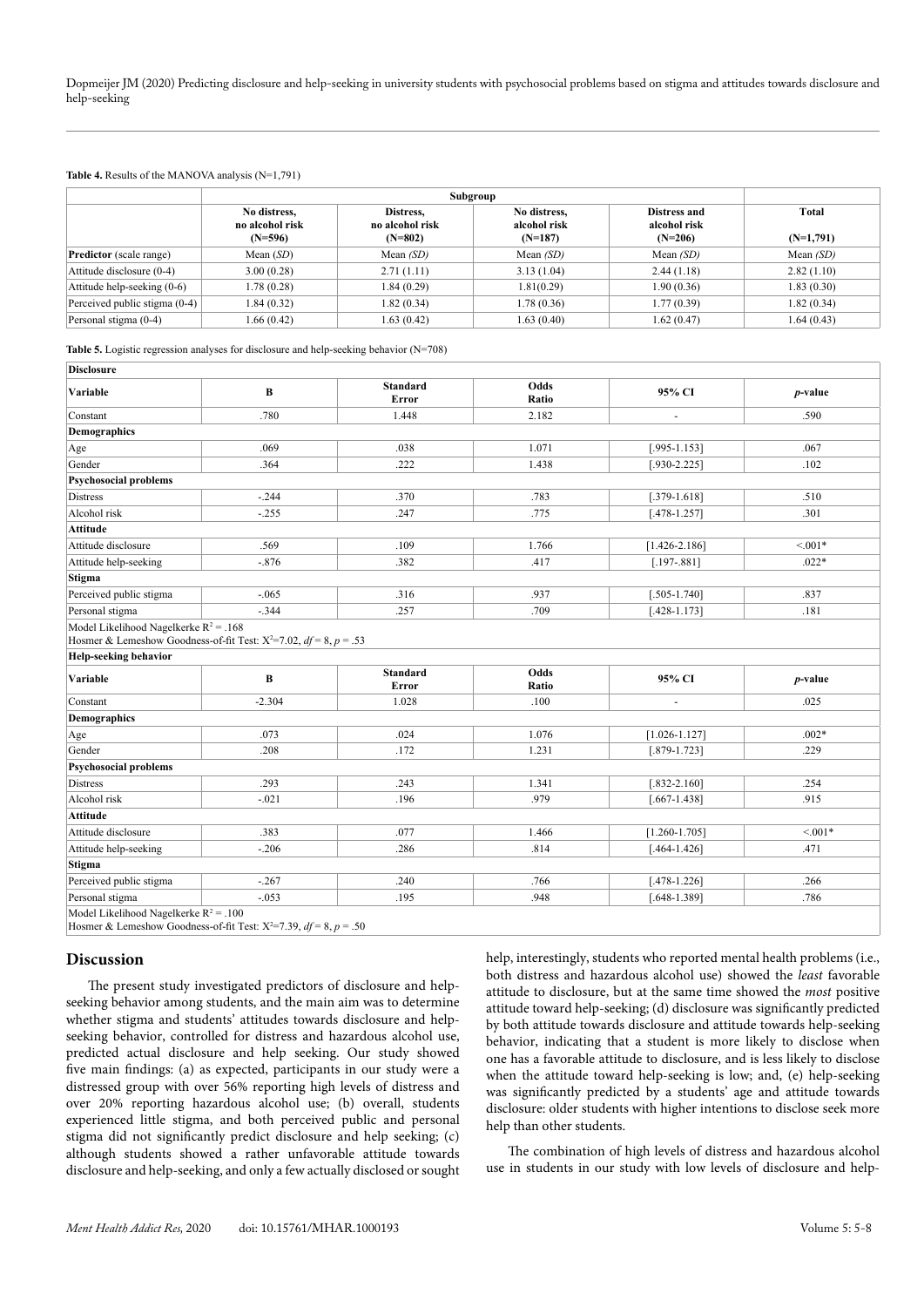Dopmeijer JM (2020) Predicting disclosure and help-seeking in university students with psychosocial problems based on stigma and attitudes towards disclosure and help-seeking

seeking is consistent with many previous studies as mentioned in the introduction. Our results also show consistency with a review by [16], in which students did not seem to have deep-rooted attitudes towards disclosure and help-seeking behavior. Our finding on stigma was unexpectedly the opposite of previous studies by [35] and [28], who found high levels of stigma among American student samples and reported that stigma was a significant predictor of disclosure and helpseeking among students. This may be explained by cultural differences between American and European students, as students' stigma beliefs and attitudes are affected by the culture of the societies to which they belong. However, later studies suggested that traditionally emphasized barriers such as stigma 'clearly are not the entire story' and that it is possible that stigma takes more subtle forms, like self-stigma within university, which asks for a closer look in future research [16,19]. More recent studies demonstrated that not stigma, but *intention* to seek help was the most influential predictor of the utilization of mental health services [17,36]. Although our results do not support this finding directly, they did point in the same direction: help-seeking was predicted by attitudes to disclose, which are preceded by intentions.

Perhaps our results could be explained by identified barriers for disclosure and help-seeking in the Health Belief Model (HBM), such as a lack of perceived need for help, which refers to the individual's subjective experience that there's a mental health concern [8,21]. When making decisions about disclosure and help-seeking, recognition of the problem is conditional. According to [6], the tendency to disclose and seek help is also associated with identity: more distressed students are more likely to identify themselves as someone with mental health problems, which in turn is associated with the tendency to disclose. As university students often experience first onset of mental health problems during university, many may be unaware that they have mental health problems that would benefit from counseling or treatment [2,29] which makes it difficult to recognize symptoms and to identify oneself as a person with mental health problems. Research by [37] and [38] showed that individuals with higher levels of mental health literacy (e.g., ability to recognize symptoms and correctly attribute them to mental illness) are more likely to seek psychological help. This could explain why in the present study the number of students with distress was high, but their intention to disclose and seek help was not: they might have low levels of mental health literacy. Individuals with low levels of mental health literacy often believe that their problem is transitory [39].

Even if students indicate a need for help, they might still maintain negative attitudes towards help-seeking that holds them back from actual help-seeking [36]. For instance, there is growing evidence that points out that problematic alcohol use is a particularly severely stigmatized condition and that the threshold for help-seeking is high for problematic drinkers because of shame and negative connotations regarding addiction health care [40]. Furthermore, studies show that many students were unaware of services or insurance coverage, and that they experience skepticism about treatment effectiveness, which, according to the Health Belief Model, hinders their belief in benefits of changing their behaviors [28]. This may also be an explanation for our results on little disclosure and help-seeking. Another explanation is consistent with the HBM's belief of social barriers and stigma. Although students in the present study did not report high levels of stigma, it is possible that they experienced social difficulties, like not wanting to burden others or have anyone to talk to, or having concerns about negative effects on their academic records, as reported in previous research [39,41]. Such concerns could act as a significant barrier to help seeking, particularly if the student perceives faculty staff as being the only people within the university who they can seek help from regarding mental health problems.

Students with mental health problems seek help from nonprofessionals, particularly peers, more frequently than from professionals [6,19,21]. This could explain why our results showed little help seeking from professionals, were it not for the fact that students in the present study also showed low levels of disclosure within their inner circle. Indeed, significantly higher levels of help seeking were found among students with severe mental health problems. Research has indicated that individuals who conceal distressing information are more likely to have negative help-seeking attitudes and that significant others' expectations may influence students' attitudes toward, and sense of control about, accessing services [17].

What could explain the lack of disclosure of students towards their family and friends, even when they experience high levels of distress for which they do seek professional help? According to our results stigma does not seem to play a determinant role, so can this be the result of other social pressure? Recent reports show an increase in perceived performance pressure and silent loneliness among students [42,43]. Students experience high expectations to succeed, and go through great lengths to meet up to these expectations, which they do not experience from their own family infrequently. They feel ashamed and that they don't belong if they can't comply. It seems relevant to further look into the possibility that this contributes to students' withholding to disclose, even within their inner circle.

#### **Limitations**

Although this study shows valuable insights in attitudes towards disclosure and help-seeking behavior as predictors of actual disclosure and help seeking among students, our findings must be considered within the context of its limitations. With regard to the cross-sectional nature of this study, causality may run in both ways. For example, a negative attitude towards disclosure may inhibit help-seeking behavior, but at the same time, little help-seeking may lead to a negative attitude towards disclosure. Longitudinal studies are needed to investigate these possible causalities.

Although the screening instruments used in the present study are also indicative for being at risk for disorders, we can't confirm the presence of these disorders. This makes it more difficult to compare our results to those of other studies in which students with mental health disorders were specifically investigated. Because both groups appear to experience barriers towards disclosure and help seeking, future research could incorporate both effects of undiagnosed symptoms and disorders to gain more insights into the underlying processes.

Our results showed some help-seeking among students who did *not* report symptoms of distress or hazardous alcohol use according to our screeners. Therefore it seems likely that they experienced other problems that we did not investigate. The supported HBM model in the present study may need to be replicated in future studies with additional psychosocial problems.

This study was conducted among a sample of students at a university of applied sciences with a mainly white population, which may increase the potential for selection bias and therefore may affect the generalizability of the study results to more diverse university populations. However, the large size of our random sample contributed to the reliability of the study results.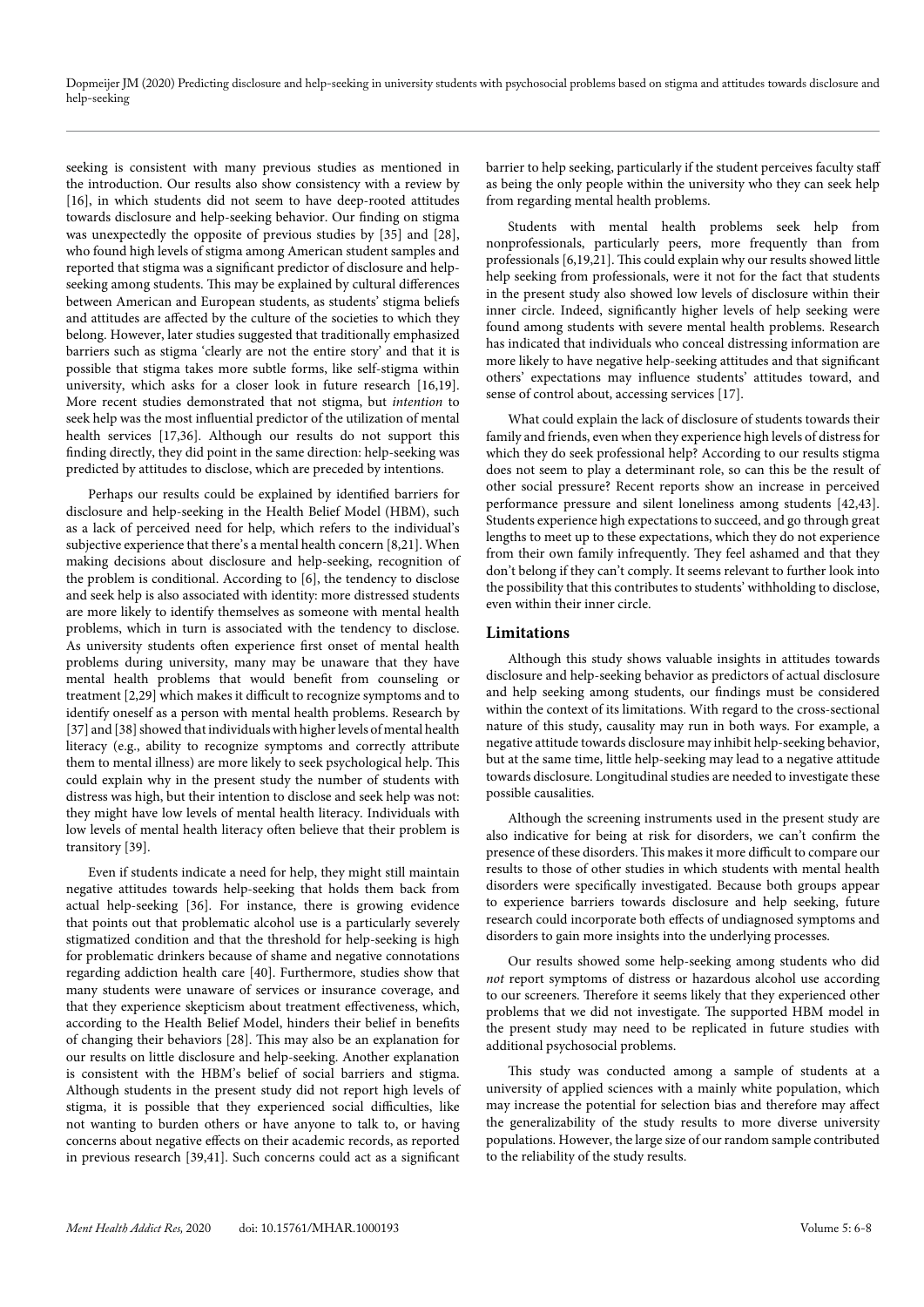Dopmeijer JM (2020) Predicting disclosure and help-seeking in university students with psychosocial problems based on stigma and attitudes towards disclosure and help-seeking

#### **Implications for practice**

The present study has important implications for enabling factors that contribute to disclosure and help seeking among students. It implies that new approaches to help-seeking interventions may be useful. Whereas interventions for increasing disclosure and helpseeking are currently mainly aimed at stigma reduction and screening and linkage programs, our results show that stigma and screening are not the entire story. Disclosure and seeking help for mental health challenges are health promoting competencies, and it seems that related attitudes and awareness of one's own mental health need more attention in university students to enhance these competencies. In order to promote disclosure and seeking help behaviors, we suggest to promote mental health literacy and to increase available resources for students and the awareness regarding these resources. Mental health literacy, by definition, encompasses the ability to differentiate a mental health condition from general stress, and knowledge and beliefs about risk factors and available professional help [38,44]. For example, the Teen Mental Health school-based mental health literacy intervention for adolescents showed promise regarding knowledge of mental health in a university student population [45]. Further, reducing social barriers such as performance pressure and silently feeling ashamed as one can't live up to experienced expectations seem important targets when improving students' disclosure and help-seeking behaviors.

By improving personal knowledge about mental health problems and related attitudes and behaviors, education-based programs, like Teen Mental Health, could increase the likelihood of disclosure and help-seeking behaviors among university students [14]. To promote students' engagement in mental health literacy programs, the use of expert peers by experience is advised, as well as making mental health literacy part of the curriculum. In order to break down social barriers, universities should invest in an open, supportive study environment, in which seeking help is seen as normal, which would suit the experience of many students that university is a challenging time.

#### **Conclusions**

Although psychosocial problems seem highly prevalent among students, there is little intention to disclose or seek help for dealing with these issues. Perhaps surprisingly, both perceived public and personal stigma were not found to be significant barriers for disclosure and help seeking. Not only did students experienced little stigma, it also did not predict disclosure or help-seeking. Although the results showed that students showed not very positive attitudes toward help-seeking, but these attitudes did predict actual disclosure and help-seeking behavior. Many universities have adopted stigma-reduction campaigns to facilitate treatment use, but our results call attention for the need for additional interventions aimed at attitudes towards disclosure and help-seeking and awareness of one's own mental health, like the enhancement of mental health literacy. Educating students about mental health issues and available mental health services may increase the likelihood of disclosure and help-seeking behaviors.

#### **Acknowledgement**

We would like to thank all students and employees of Windesheim University of Applied Sciences who made a contribution to this study and who supported the development of the web-based questionnaires. We also like to thank Arjan Bos at the Open University, the Netherlands, for making the Mental Illness Disclosure Scale available for us to use and for his consultation. We also like to thank Mariëlle Zondervan-Zwijnenburg for her consultation on the statistical analyses.

#### **Statement of ethics**

The Executive Board of Windesheim University of Applied Sciences granted approval for the Study environment, Health and Study Success survey. All subjects received written information about the aim of the study and participants participated voluntarily. The consent of the participants was obtained by virtue of survey completion. All data were analyzed anonymously. The authors have no ethical conflicts to disclose.

#### **Disclosure statement**

The authors have no conflicts of interest to declare.

#### **Funding**

This work was supported by the Netherlands Organization for Scientific Research (NWO) under grant number 023.004.118.

#### **Author contributions**

All authors were responsible for the study design. Jolien M. Dopmeijer collected the data. Jolien M. Dopmeijer and Jannet M. de Jonge were responsible for the statistical analyses and for the interpretation of the data in agreement with all authors. Jolien M. Dopmeijer wrote the first version of the manuscript and all authors participated in the revisions of the manuscript. All authors read and approved the final manuscript.

#### **References**

- 1. Tosevski DL, Milovancevic MP, Gajic SD (2010) Personality and psychopathology of university students. *Curr Opin Psychiatry*, *23*: 48-52. [[Crossref\]](https://pubmed.ncbi.nlm.nih.gov/19890212/)
- 2. Kessler Ronald C, Berglund P, Demler O, Jin R, Merikangas KR, et al. (2005) Lifetime prevalence and age-of-onset distributions of DSM-IV disorders in the national comorbidity survey replication. *Arch Gen Psychiatry 62*: 593-602. [[Crossref](https://pubmed.ncbi.nlm.nih.gov/15939837/)]
- 3. McLafferty M, Lapsley CR, Ennis E, Armour C, Murphy S, et al. (2017) Mental health, behavioural problems and treatment seeking among students commencing university in Northern Ireland. *PLoS One 12*: 1-15. [[Crossref](https://pubmed.ncbi.nlm.nih.gov/29236727/)]
- 4. Stolker BE, Lafreniere KD (2012) The Influence of Perceived Stress, Loneliness, and Learning Burnout on University Students' Educational Experience. *College Student Journal* 49: 146-159.
- 5. Auerbach RP, Alonso J, Axinn WG, Cuijpers P, Ebert DD, et al. (2016) Mental disorders among college students in the World Health Organization World Mental Health Surveys. *Psychol Med* 46: 2955-2970. [[Crossref\]](https://pubmed.ncbi.nlm.nih.gov/27484622/)
- 6. Corrigan PW, Kosyluk KA, Markowitz F, Brown RL, Conlon B, et al. (2016) Mental illness stigma and disclosure in college students. *J Ment Health* 25: 224-230. [[Crossref\]](https://pubmed.ncbi.nlm.nih.gov/26607364/#:~:text=RESULTS%3A Variables found to be,a program aiding in disclosure.)
- 7. Dyrbye LN, Thomas MR, Massie FS, Power DV, Eacker A, et al. (2008) Burnout and suicidal ideation among U.S. medical students. *Ann Intern Med* 149: 334-341. [[Crossref\]](https://pubmed.ncbi.nlm.nih.gov/18765703/)
- 8. Hunt J, Eisenberg D (2010) Mental Health Problems and Help-Seeking Behavior Among College Students. J Adolesc Health 46: 3-10. [[Crossref](https://pubmed.ncbi.nlm.nih.gov/20123251/)]
- 9. Ishak W, Nikravesh R, Lederer S, Perry R, Ogunyemi D, et al. (2013) Burnout in medical students: A systematic review. *Clinical Teacher* 10: 242-245.
- 10. Newcomb-Anjo SE, Villemaire-Krajden R, Takefman K, Barker ET (2017) The Unique Associations of Academic Experiences With Depressive Symptoms in Emerging Adulthood. *Emerging Adulthood* 5: 75-80.
- 11. Reyes MES, Davis RD, San Diego CA, Tamayo MCA, Dela Cruz NVV, et al. (2016) Exploring five factor model personality traits as predictors of burnout dimensions among college students in the Philippines. *Journal of Tropical Psychology* 6: e4.
- 12. Verhoog S, Dopmeijer JM, De Jonge JM, Van Der Heijde CM, Vonk P, et al. (2019) The Use of the Alcohol Use Disorders Identification Test - Consumption as an Indicator of Hazardous Alcohol Use among University Students. *Eur Addict Res* 26: 1-9. [[Crossref\]](https://pubmed.ncbi.nlm.nih.gov/31563902/)
- 13. Zivin K, Eisenberg D, Gollust SE, Golberstein E (2009) Persistence of mental health problems and needs in a college student population. *J Affect Disord* 117: 180-185. [[Crossref\]](https://pubmed.ncbi.nlm.nih.gov/19178949/)